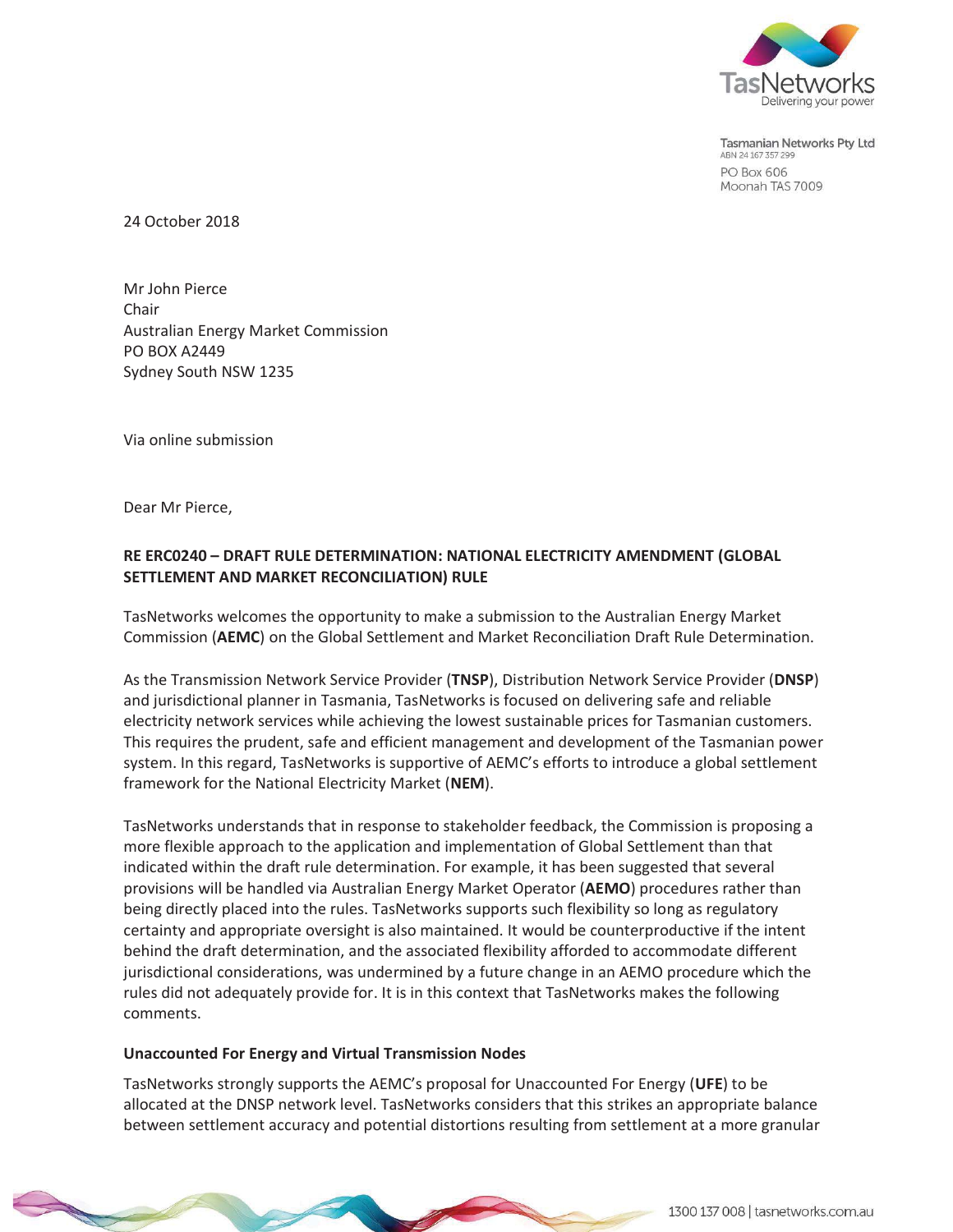level. Most importantly, it reduces the changes required to AEMO and DNSP systems and thereby minimises the transition costs which would otherwise be passed on to customers.

TasNetworks notes that settlement at the DNSP network level also facilitates the continued use of Virtual Transmission Nodes (**VTNs**). As highlighted in TasNetworks' submission to the consultation paper, the use of VTNs in Tasmania is an elegant, simple and cost effective solution for overcoming settlement issues associated with unique jurisdictional characteristics of the Tasmanian power system. To be clear, it is not possible for TasNetworks to perform TNI to NMI mapping owing to meshed network areas being able to be supplied from multiple injection points which can change on a daily basis. As such, the removal of VTNs would result in significant financial impost to TasNetworks by forcing additional system upgrades so that Market Settlement and Transfer Solution (**MSATS**) reporting obligations could continue to be met. TasNetworks will therefore be seeking a waiver from AEMO to retain the use of VTNs to ensure that cost impacts on Tasmanian customers from the move to global settlement are minimised.

## **Non-Contestable Unmetered Loads**

In terms of non-contestable unmetered loads, TasNetworks selectively supports the Commission's proposal to adopt AEMO's option 2, whereby parties agree on an estimate of the unmetered load. Although TasNetworks does not support the use of equipment specific or manually read profiles under option 2 the use of flat profiles at appropriate levels is strongly supported. The use of flat profiles is consistent with the current arrangements used in Tasmania whereby interval data is provided to AEMO for all unmetered connection points using established and agreed load profiles.

TasNetworks considers that this option preserves sufficient accuracy in the calculation of unmetered loads and avoids the cost and complexity associated with system wide approval testing necessitated by AEMO's suggested option 1 or the other methods under option 2. In this respect, given anomalies in UFE calculations may not be material for every jurisdiction or Transmission Node Identifier (**TNI**), TasNetworks considers that extending the existing type 7 classification to accommodate noncontestable, unmetered boundary cases would seem preferable to implementing an entirely new metering class to facilitate this.

Regarding National Meter Identifier (**NMI**) allocations for non-contestable unmetered loads, TasNetworks notes that current NMI Procedure calls for unmetered connection points to be aggregated to one NMI. This makes perfect sense for streetlights which account for the majority of contestable unmetered points in MSATS today. However, when bringing the remaining noncontestable points into the system, TasNetworks suggests that allowing individual NMIs for each connection point to be retained in the final rule. For reference, TasNetworks has already allocated and registered individual NMIs in MSATS for each set of traffic lights, railway crossings, private/watchman lights etc. in Tasmania. Any change requiring aggregation of these unmetered connection points to one NMI would jeopardise the value from the previous completed work and would also be likely to impose additional administrative costs which would not be in keeping with customers' best interests.

## **Transmission Metering and Implementation Timeframes**

The AEMC has proposed making TNSPs the relevant Metering Coordinator (**MC**) for transmission connection points under global settlement. TasNetworks endorses this proposal. As noted in the draft determination, TNSPs are already operating as the MC for transmission connection points today and most connection points reside inside TNSP's infrastructure, e.g. substations. As such, TNSP are uniquely placed to carry on the MC role under global settlement in the most efficient manner and with the requisite understanding and concern for infrastructure security and safety.